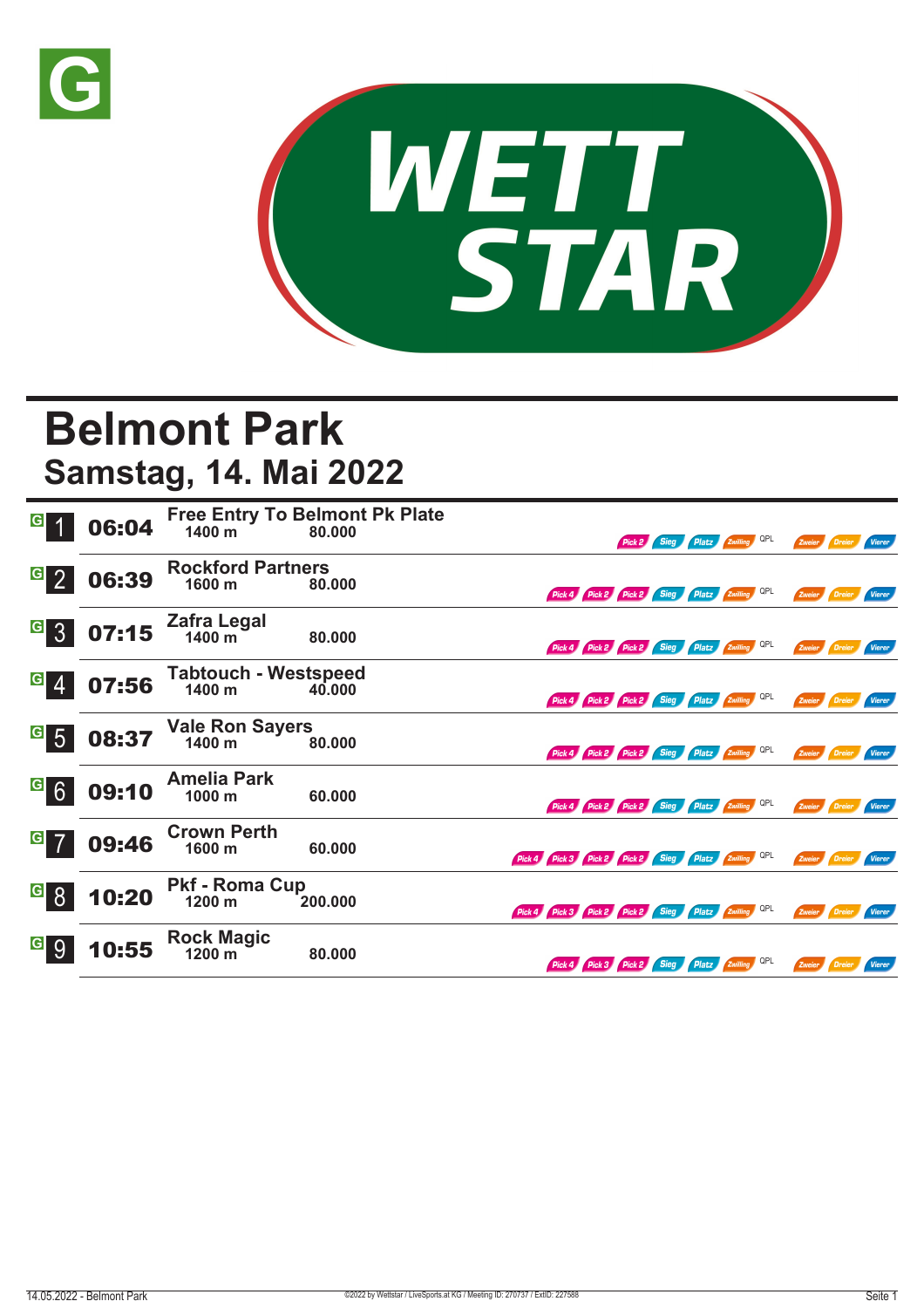| Albukhturi<br>Amasenus<br>Apple Schnapps<br>Arnie's Boy<br>Arno The Fox<br>Art Admirer<br>Atlantis Beach<br>Av Tee Emm<br><b>Baby Blues</b><br><b>Blazing Billy</b><br><b>Bombay Style</b><br>Cable Guy<br>Canny Jack<br>Carocapo<br>Chad's Me Dad<br>Charge<br>Comfort Me<br><b>Cross Statement</b><br>Cup Night<br>Dark Lass<br>Dash Doll<br><b>WANN STARTET IHR JOCKEY / FAHRER</b> | $\overline{7}$<br>8<br>Devoted<br>3<br>Double Digit<br>$\overline{4}$<br>Elite Impact<br>7<br>4<br><b>Elite Street</b><br>$\overline{7}$<br>Elsueno<br>6<br>$\overline{7}$<br>Excelestial<br>$6\,$<br>$\sqrt{2}$<br><b>Final Series</b><br>$\sqrt{2}$<br>Flirtini<br>$\overline{7}$<br>Free Trade<br>8<br>Friaresque<br>$\overline{4}$<br>9<br>Galaxy Cat<br>8<br>9<br>8<br>Go Forward<br>$\overline{7}$<br>$\overline{7}$ | Dash Of Brandy<br>Double Jeopardy<br>Ex Sport Man<br>Featherweight<br>Galactic Storm<br>Ginger Green<br>Glamour Packed<br>God Has Chosen<br>Gorgeous Gossip                                                                                             | $\frac{5}{3}$<br><b>Gunmetal Grey</b><br>Gunnago<br>$\overline{2}$<br>Guns Of Navarone<br>6<br>He's Gold<br>$\mathbf{1}$<br>Hip Wiggle<br>8<br>5<br>3<br>9<br><b>Hot Chatter</b><br>Imprudent<br>Indian Pacific<br>Interstate<br>$\overline{9}$<br>Julyn<br>$\mathbf{1}$<br>Kaptain Kaos<br>8<br>Kazoku<br>8<br>Kolchino<br>$\frac{2}{5}$<br>Koranis<br>La Farola<br>$\overline{6}$<br>Laverrod<br>$\overline{7}$<br>Lord Lonsdale<br>$\overline{4}$<br>Madam Kisses<br>$\,$ 6 $\,$<br>Magniforce<br>$\overline{2}$<br>Massimo<br>5<br>Media Baron | 9<br>3<br>$\overline{9}$<br>9<br>$\overline{7}$<br>1<br>6<br>8<br>$\overline{2}$<br>5<br>8<br>4<br>$\overline{\mathcal{L}}$<br>$\overline{7}$<br>3<br>8<br>$\overline{4}$<br>6<br>$\sqrt{3}$<br>8<br>$\overline{2}$                             | Mercanto<br>Miss Drakova<br>Miss Maggie May<br>Mojo Rhythm<br>Mosquito<br>Mr Delegator<br>My Demi<br>My Dilemma<br>Nerodio<br>Notorious One<br>Nowhiteflag<br>Optimal<br>Pambella<br>Point Taken<br>Position Of Power<br>Premium Choice<br>Puli<br>Red Can Man<br>Rulelee<br>Samizdat<br>Secret Plan | 9<br>$\mathbf{1}$<br>$\mathbf{1}$<br>$\overline{7}$<br>5<br>$\overline{3}$<br>$\frac{9}{5}$<br>$\bar{8}$<br>8<br>6<br>1<br>$\overline{7}$<br>4<br>$\boldsymbol{9}$<br>$6\phantom{a}$<br>9<br>8<br>4<br>8<br>9                             | See Ya Champ<br>She's Enchanted<br>Silkinize<br>Sir Mambo<br>Sluice Box<br><b>Snippy Miss</b><br>Solid Azza<br>Stay Safe<br>Street Fair<br>Success Play<br>The Mighty Butch<br>The Velvet Queen<br>There's A Chance<br><b>Timely Outburst</b><br>Top Of The Pops<br>True Moon<br>Valour Road<br>Victory Vixen<br>War Gem<br>Watch Me Dance<br>Wunderkind | 6<br>6<br>6<br>4<br>$\overline{7}$<br>4<br>9<br>3<br>$\overline{4}$<br>5<br>1<br>5<br>$\overline{7}$<br>9<br>$\mathbf{1}$<br>$\overline{7}$<br>8<br>5<br>5<br>$\overline{2}$<br>4 |
|----------------------------------------------------------------------------------------------------------------------------------------------------------------------------------------------------------------------------------------------------------------------------------------------------------------------------------------------------------------------------------------|----------------------------------------------------------------------------------------------------------------------------------------------------------------------------------------------------------------------------------------------------------------------------------------------------------------------------------------------------------------------------------------------------------------------------|---------------------------------------------------------------------------------------------------------------------------------------------------------------------------------------------------------------------------------------------------------|----------------------------------------------------------------------------------------------------------------------------------------------------------------------------------------------------------------------------------------------------------------------------------------------------------------------------------------------------------------------------------------------------------------------------------------------------------------------------------------------------------------------------------------------------|-------------------------------------------------------------------------------------------------------------------------------------------------------------------------------------------------------------------------------------------------|------------------------------------------------------------------------------------------------------------------------------------------------------------------------------------------------------------------------------------------------------------------------------------------------------|-------------------------------------------------------------------------------------------------------------------------------------------------------------------------------------------------------------------------------------------|----------------------------------------------------------------------------------------------------------------------------------------------------------------------------------------------------------------------------------------------------------------------------------------------------------------------------------------------------------|-----------------------------------------------------------------------------------------------------------------------------------------------------------------------------------|
| <b>Brad Rawiller</b><br><b>Christopher Nicoll</b><br>J Azzopardi<br>Jason Whiting<br>K Yuill<br>Kristy Bennett<br>Patrick Carbery<br>Taj Dyson                                                                                                                                                                                                                                         | 5<br>3,5,8,9<br>7<br>1,3,4,5,6,7,8,9<br>2,5,6,8<br>3,8<br>2,6,9<br>1,3,5,6,7,8,9<br>4                                                                                                                                                                                                                                                                                                                                      |                                                                                                                                                                                                                                                         | <b>B</b> Louis<br>Chris Graham<br>Clint Johnston-Porter<br>Jade Mc Naught<br><b>Jett Stanley</b><br>Kate Witten<br>Lagdar Ramoly<br>Shaun Mcgruddy<br>Troy Turner                                                                                                                                                                                                                                                                                                                                                                                  | 7,9<br>$\overline{2}$<br>2,3,4,5,6,7,8,9<br>1,2<br>1,2,4,6<br>5,7<br>4,5,7,8,9<br>2,3,4,6,7,8<br>6,7,8,9                                                                                                                                        | <b>Brad Parnham</b><br>Chris Parnham<br><b>Holly Watson</b><br>Jarrad Noske<br>Jordan Turner<br>Keshaw Dhurun<br>Lucy F Warwick<br>Shaun O'donnell<br>Victoria Corver                                                                                                                                |                                                                                                                                                                                                                                           | 1,5,6,7,8,9<br>1,3,4,5,6,7,8,9<br>3,4,7,8,9<br>8<br>4,5,7,8<br>1,4,6,9<br>1,4,6,8<br>2,4,5,7,8,9<br>4,7,9                                                                                                                                                                                                                                                |                                                                                                                                                                                   |
| <b>WANN STARTET IHR TRAINER</b>                                                                                                                                                                                                                                                                                                                                                        |                                                                                                                                                                                                                                                                                                                                                                                                                            |                                                                                                                                                                                                                                                         |                                                                                                                                                                                                                                                                                                                                                                                                                                                                                                                                                    |                                                                                                                                                                                                                                                 |                                                                                                                                                                                                                                                                                                      |                                                                                                                                                                                                                                           |                                                                                                                                                                                                                                                                                                                                                          |                                                                                                                                                                                   |
| A M King<br><b>B R Larsson</b><br><b>Brock Lewthwaite</b><br>D Morton<br>G C Ballantyne<br><b>Holly Locke</b><br>Jim P Taylor<br>M Knox<br>Michael Grantham<br>P H Jordan<br><b>Ricky Moss</b><br>S Bakranich<br><b>T</b> M Andrews<br><b>Todd Harvey</b>                                                                                                                              | 6<br>6<br>5<br>1.8.9<br>5,6<br>5<br>4,5,8,9<br>2<br>3,7,8<br>5<br>1<br>8<br>1<br>3.6                                                                                                                                                                                                                                                                                                                                       | Adam Durrant<br><b>B</b> W Owen<br>C & M Gangemi<br>D R Harrison<br><b>Grant Williams</b><br>J Martin<br>Kieran Mcdonagh<br>M L Lane<br>Michael Hackett<br>Paige Kenney<br><b>Robert Witten</b><br>Simon A Miller<br>T Triscari<br><b>Trevor Tasker</b> | 4,5,9<br>$\overline{2}$<br>3,6,7,8,9<br>2,6,7,9<br>2<br>4,7<br>3.8<br>9<br>4<br>$\overline{7}$<br>3,5,8<br>6<br>3                                                                                                                                                                                                                                                                                                                                                                                                                                  | Ashlea Stelmach<br><b>Bernie Miller</b><br>C H Webster<br>Darren Mcauliffe<br>Greg Cave<br>Jason Miller<br>Lindsey Smith<br>M P Allan<br>Neville Parnham<br>R W Price<br>Ryan Hill<br>Stephen Miller<br><b>Ted Martinovich</b><br>Vaughn Sigley | 7<br>6.8<br>$\overline{4}$<br>5<br>6<br>4<br>$\overline{c}$<br>1.4<br>1,4,5,7,8,9<br>9<br>4<br>9<br>9<br>4                                                                                                                                                                                           | <b>Ashley Maley</b><br><b>Brett Pope</b><br>Clifford Green<br>Darren Taylor<br><b>Hector Mclaren</b><br>Jason Pateman<br>Liz Strempel<br>M Santich<br>Nicholas Abrey<br>Rhys Radford<br>S & J Casey<br>Stephen Wolfe<br>Tiarnna Robertson |                                                                                                                                                                                                                                                                                                                                                          | 2,4,7<br>4,6<br>$\overline{7}$<br>1,4,9<br>5,9<br>3<br>2,7<br>$\mathbf{1}$<br>$\overline{7}$<br>8<br>5,7,8<br>2,3,7,8<br>6                                                        |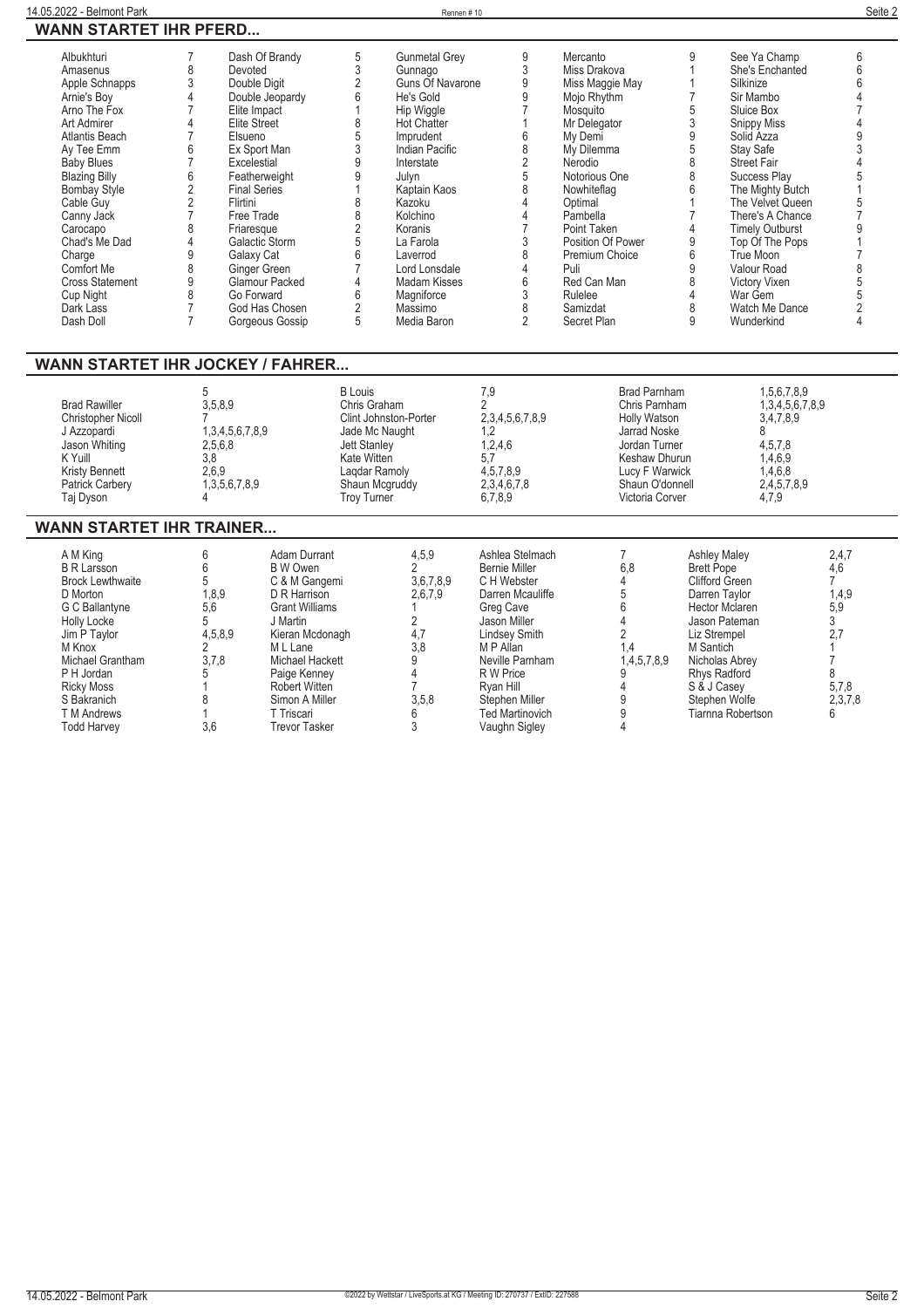|                                  | 14.05.2022 - Belmont Park                                                                                              | Rennen#1                                            | Seite 3 |
|----------------------------------|------------------------------------------------------------------------------------------------------------------------|-----------------------------------------------------|---------|
| $\overline{G}$                   | 1400 m<br>80.000                                                                                                       | Free Entry To Belmont Pk Plate<br>Rennpreis: 80.000 |         |
| 06:04                            |                                                                                                                        |                                                     |         |
|                                  | QPL<br><b>Sieg</b><br><b>Platz</b><br>Zwilling                                                                         | <b>Dreier</b><br><b>Vierer</b><br>Pick 2<br>Zweier  |         |
| 1400<br>1<br>58.00               | <b>Top Of The Pops</b><br>2j. b/br W (Spirit Of Boom (Aus) - Molto Allegr<br>Trainer: D Morton<br>$\partial\mathbf{Q}$ |                                                     |         |
| Box: 1<br>ML: 2,0                | 團<br><b>Chris Parnham</b>                                                                                              |                                                     |         |
|                                  | <b>Final Series</b>                                                                                                    |                                                     |         |
| $\overline{\mathbf{2}}$<br>56.00 | 2j. br W (Lucky Street (Aus) - Top Show (Aus))<br>Trainer: T M Andrews                                                 |                                                     |         |
| Box: 2<br>ML: 31,0               | J Azzopardi                                                                                                            |                                                     |         |
| 3<br>56.00                       | <b>The Mighty Butch</b><br>2j. b W (Flying Artie (Aus) - Jiluka (Aus))<br>Trainer: M P Allan<br>嘎<br>¢,                |                                                     |         |
| Box: 7<br>ML: 8,0                | <b>Jett Stanley</b>                                                                                                    |                                                     |         |
| 4<br>56.00                       | <b>Optimal</b><br>2j. ch W (Iffraaj (Gb) - Options (Nz))<br><b>Trainer: Grant Williams</b>                             |                                                     |         |
| Box: 5<br>ML: 85,0               | <b>Patrick Carbery</b>                                                                                                 |                                                     |         |
| 5<br>54.00                       | <b>Miss Drakova</b><br>2j. b S (Capitalist (Aus) - Allez Bien (Nz))<br>Trainer: Neville Parnham                        |                                                     |         |
| Box: 4<br>ML: 4,0                | <b>Brad Parnham</b>                                                                                                    |                                                     |         |
| 6<br>54.00                       | <b>Hot Chatter</b><br>2j. b/br S (Snippetson (Aus) - Pure Fire (Aus))<br>Trainer: Darren Taylor<br>瀬<br>e (            |                                                     |         |
| Box: 3<br>ML: 41,0               | <b>Lucy F Warwick</b>                                                                                                  |                                                     |         |
| ⇁<br>I<br>54.00                  | <b>Miss Maggie May</b><br>2j. b/br S (Galah (Aus) - Maybe Us (Aus))<br>Trainer: Ricky Moss<br>A                        |                                                     |         |
| Box: 6<br>ML: 31,0               | <b>Jade Mc Naught</b>                                                                                                  |                                                     |         |
| 8<br>54.00                       | Elite Impact<br>21. br S (All American (Aus) - Fairy Ice (Aus))<br>Trainer: M Santich<br>d9                            |                                                     |         |
| Box: 8<br>ML: 8,0                | <b>Keshaw Dhurun</b>                                                                                                   |                                                     |         |
| Ergebnis:                        | Quoten:                                                                                                                |                                                     |         |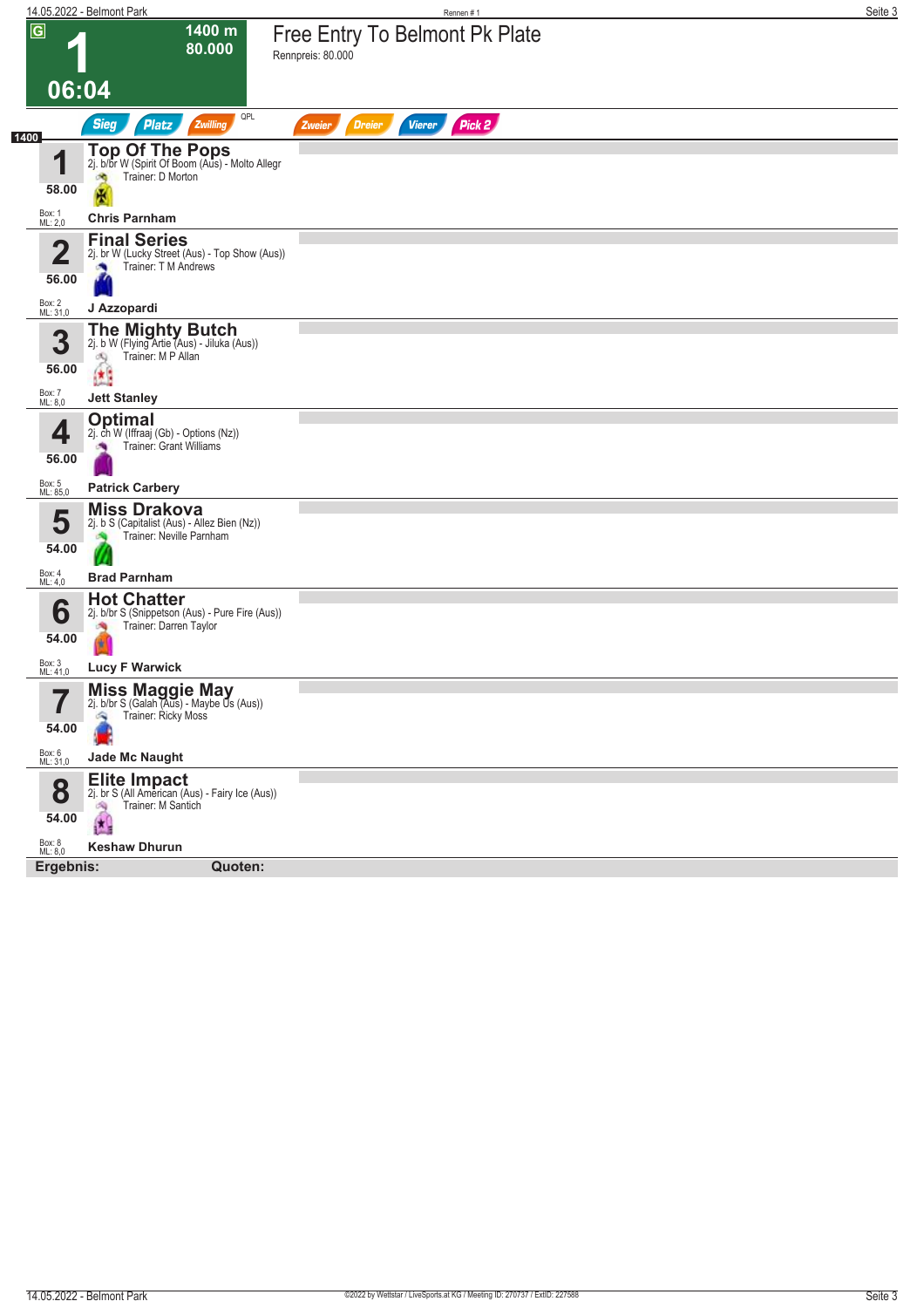|                         | 14.05.2022 - Belmont Park                                                                                    | Rennen#2                                                         | Seite 4 |
|-------------------------|--------------------------------------------------------------------------------------------------------------|------------------------------------------------------------------|---------|
| $\overline{G}$<br>06:39 | 1600 m<br>80.000                                                                                             | <b>Rockford Partners</b><br>Rennpreis: 80.000                    |         |
|                         | QPL<br><b>Sieg</b><br>Zwilling<br><b>Platz</b>                                                               | Pick 2 Pick 2 Pick 4<br><b>Dreier</b><br><b>Vierer</b><br>Zweier |         |
| 1600<br>1<br>60.00      | <b>Media Baron</b><br>7j. gr W (Written Tycoon (Aus) - Silentium (Au<br>Trainer: D R Harrison<br>59          |                                                                  |         |
| Box: 5<br>ML: 18,0      | <b>Kristy Bennett</b>                                                                                        |                                                                  |         |
| $\overline{2}$<br>59.50 | <b>God Has Chosen</b><br>4j. br W (Playing God (Aus) - Celtic Feva (Aus)<br>Trainer: Lindsey Smith<br>$\sim$ |                                                                  |         |
| Box: 8<br>ML: 26,0      | <b>Clint Johnston-Porter</b>                                                                                 |                                                                  |         |
| 3<br>59.50              | <b>Watch Me Dance</b><br>4j. b S (I'm All The Talk (Aus) - Coventry To Ri<br>Trainer: Stephen Wolfe<br>鸤     |                                                                  |         |
| Box: 4<br>ML: 36,0      | <b>Shaun Mcgruddy</b>                                                                                        |                                                                  |         |
| ◢<br>57.50              | <b>Friaresque</b><br>8j. b W (Blackfriars (Aus) - Pearlesque (Aus))<br>Trainer: Liz Strempel                 |                                                                  |         |
| Box: 7<br>ML: 5,0       | <b>Shaun O'donnell</b>                                                                                       |                                                                  |         |
| 5<br>57.00              | <b>Double Digit</b><br>8j. br W (Demerit (Aus) - Female Agent (Aus))<br>Trainer: Ashley Maley<br>۹           |                                                                  |         |
| Box: 6<br>ML: 21,0      | <b>Jett Stanley</b>                                                                                          |                                                                  |         |
| 6<br>55.00              | <b>Bombay Style</b><br>6j. b W (Blackfriars (Aus) - Bombay Sapphire (<br>Trainer: J Martin                   |                                                                  |         |
| Box: 2<br>ML: 31,0      | <b>Jade Mc Naught</b>                                                                                        |                                                                  |         |
| 7<br>55.00              | <b>Cable Guy</b><br>6j. b/br W (Galah (Aus) - Pure Meteor (Aus))<br>Trainer: M Knox<br><b>CO</b>             |                                                                  |         |
| Box: 3<br>ML: 7,0       | <b>Chris Graham</b>                                                                                          |                                                                  |         |
| 8<br>55.00              | Interstate<br>5j. br W (War Chant (Usa) - Rich Ransom (Au<br>Trainer: B W Owen<br>69<br>Ń,                   |                                                                  |         |
| Box: 1<br>ML: 14,0      | <b>Jason Whiting</b>                                                                                         |                                                                  |         |
| Ergebnis:               | Quoten:                                                                                                      |                                                                  |         |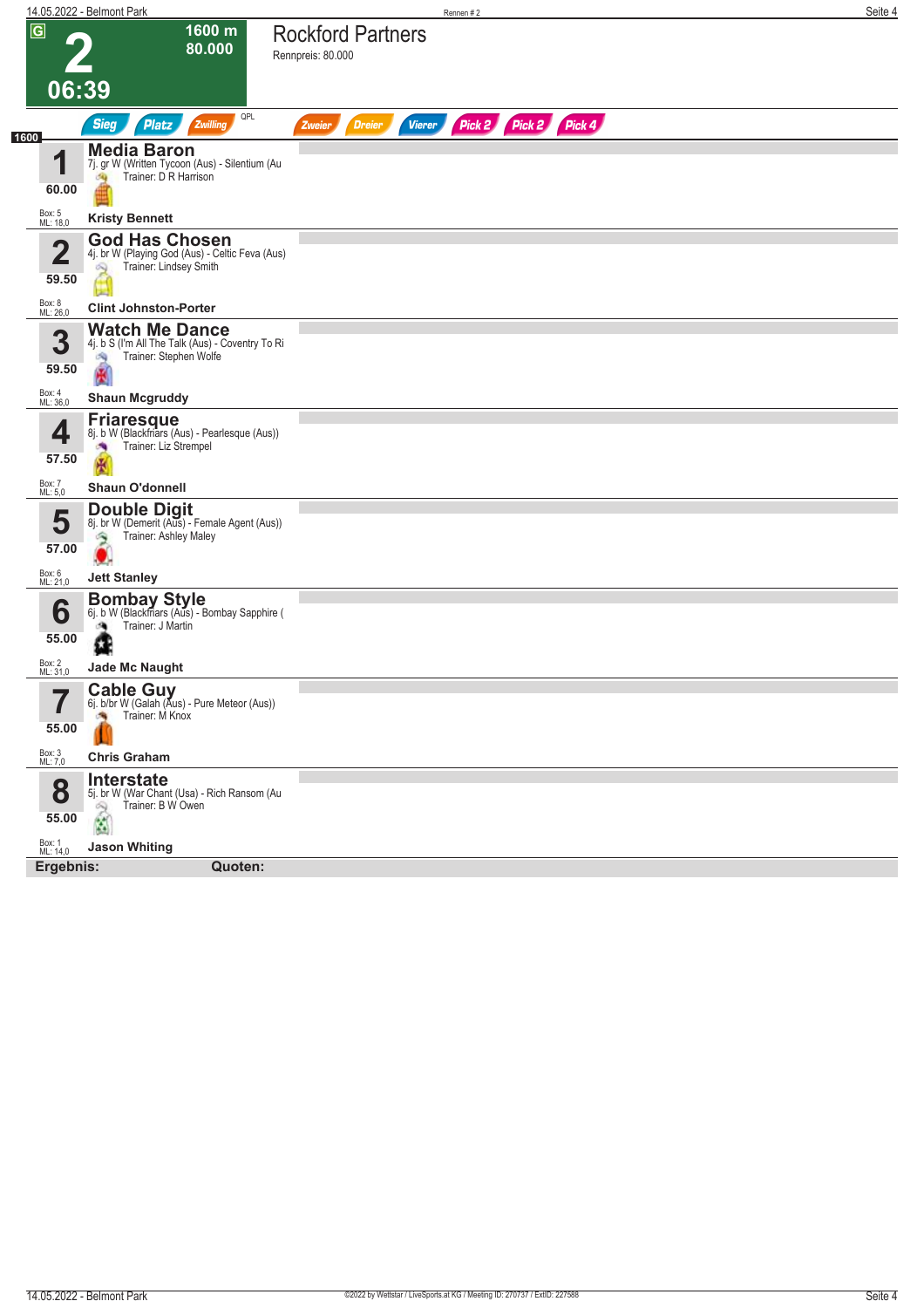|                                  | 14.05.2022 - Belmont Park                                                                           | Rennen #3                                                        | Seite 5 |
|----------------------------------|-----------------------------------------------------------------------------------------------------|------------------------------------------------------------------|---------|
| $\overline{G}$                   | 1400 m<br>80.000                                                                                    | Zafra Legal<br>Rennpreis: 80.000                                 |         |
| 07:15                            |                                                                                                     |                                                                  |         |
|                                  | QPL<br><b>Sieg</b><br><b>Platz</b><br>Zwilling                                                      | Pick 2 Pick 2 Pick 4<br><b>Vierer</b><br><b>Dreier</b><br>Zweier |         |
| 1400<br>1                        | <b>Mr Delegator</b><br>5j. br W (Maschino (Aus) - Magna Cat (Nz))<br>Trainer: Todd Harvey<br>dia.   |                                                                  |         |
| 59.50<br>Box: 7<br>ML: 75,0      | J Azzopardi                                                                                         |                                                                  |         |
| $\overline{\mathbf{2}}$<br>58.50 | Apple Schnapps<br>4j. b W (Alfred Nobel (Ire) - Choican (Aus))<br>Trainer: C & M Gangemi<br>×,<br>e |                                                                  |         |
| Box: 3<br>ML: 27,0               | <b>Brad Rawiller</b>                                                                                |                                                                  |         |
| 3<br>57.50                       | La Farola<br>4j. b S (Deep Field (Aus) - Europa Point (Aus))<br>Trainer: M L Lane                   |                                                                  |         |
| Box: 2<br>ML: 11,0               | <b>Chris Parnham</b>                                                                                |                                                                  |         |
| 4<br>57.00                       | <b>Stay Safe</b><br>3j. ch W (Safeguard (Aus) - Acclaimed (Aus))<br>Trainer: Simon A Miller         |                                                                  |         |
| Box: 1<br>ML: 48,0               | <b>Patrick Carbery</b>                                                                              |                                                                  |         |
| 5<br>56.50                       | <b>Magniforce</b><br>6j. ch W (Magnus (Aus) - Our Oui Paris (Aus))<br>Trainer: Trevor Tasker<br>랔   |                                                                  |         |
| Box: 8<br>ML: 19,0               | <b>K</b> Yuill                                                                                      |                                                                  |         |
| 6<br>56.00                       | <b>Ex Sport Man</b><br>3j. b W (Playing God (Aus) - Buhn Lert (Aus))<br>Trainer: Stephen Wolfe<br>圏 |                                                                  |         |
| Box: 6<br>ML: 75,0               | <b>Shaun Mcgruddy</b>                                                                               |                                                                  |         |
| 7<br>$\blacksquare$<br>54.00     | <b>Devoted</b><br>3j. ch W (Xtravagant (Nz) - Morning Mist (Aus)<br>Trainer: Michael Grantham<br>Ŵ  |                                                                  |         |
| Box: 5<br>ML: 48,0               | <b>Clint Johnston-Porter</b>                                                                        |                                                                  |         |
| 8<br>54.00                       | <b>Gunnago</b><br>8j. b W (Trade Fair (Gb) - Impatient Lass (Aus)<br>Trainer: Jason Pateman         |                                                                  |         |
| Box: 4<br>ML: 71,0               | <b>Holly Watson</b>                                                                                 |                                                                  |         |
| Ergebnis:                        | Quoten:                                                                                             |                                                                  |         |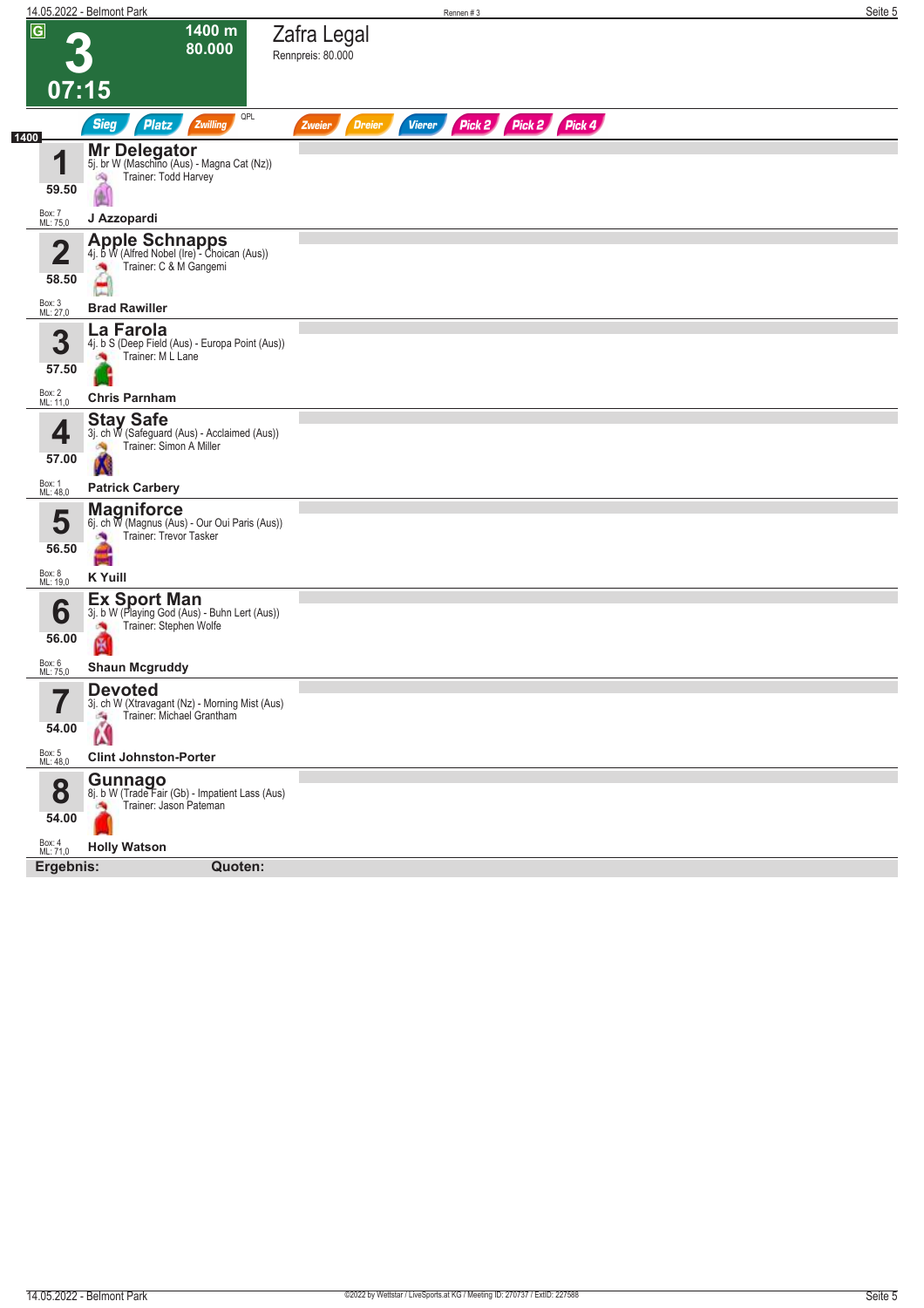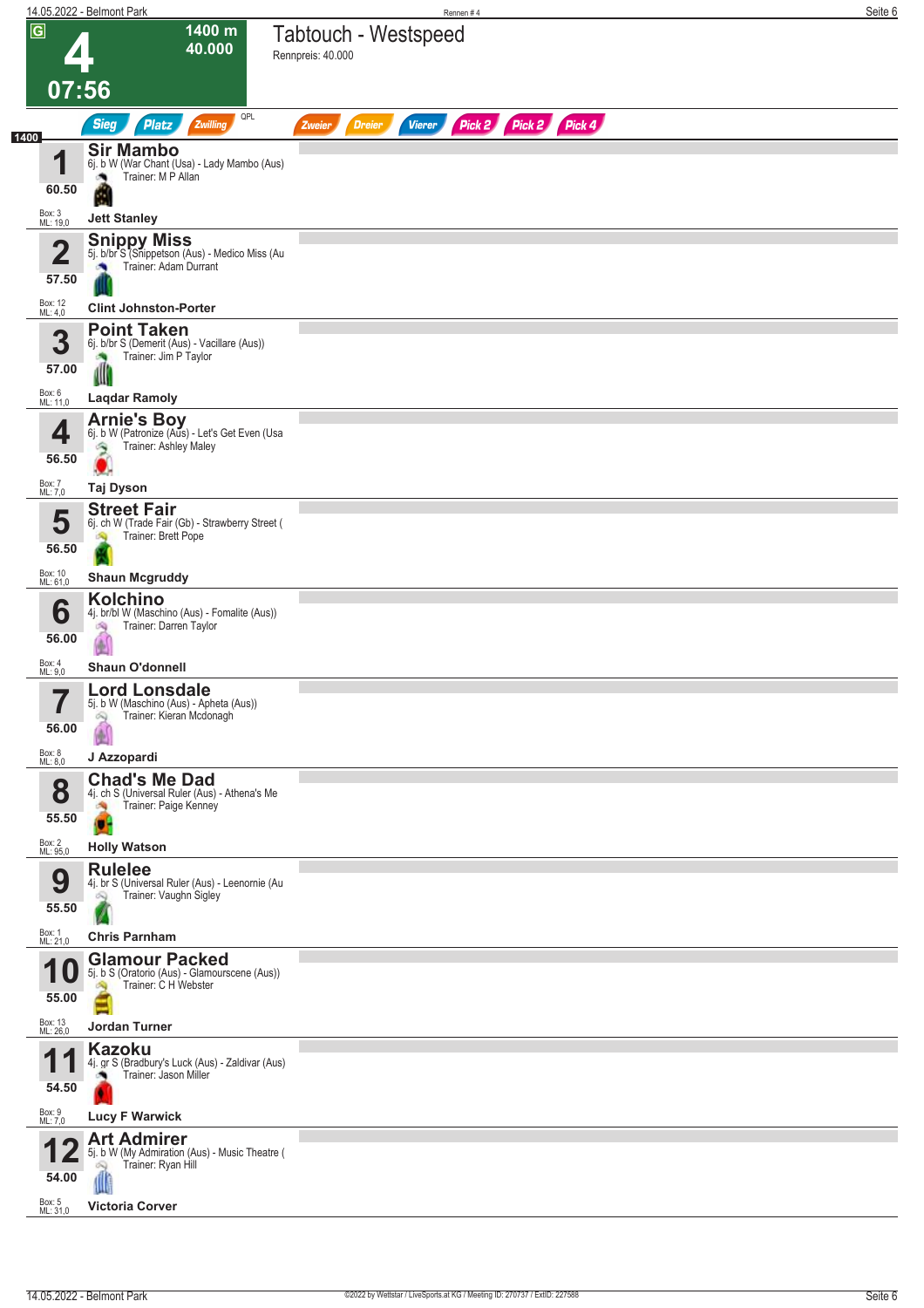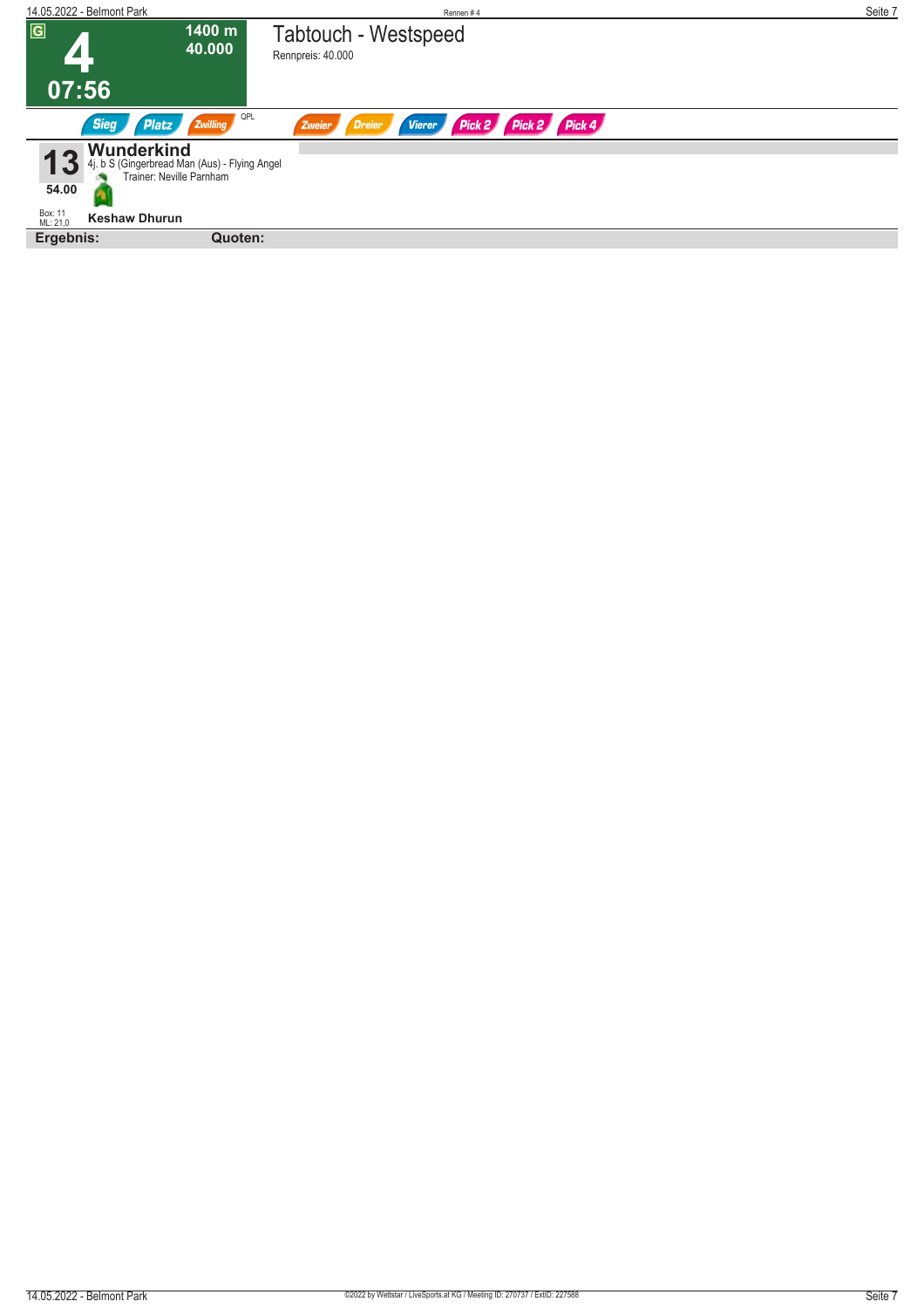|                                  | 14.05.2022 - Belmont Park                                                                                   | Rennen #5                                                        | Seite 8 |
|----------------------------------|-------------------------------------------------------------------------------------------------------------|------------------------------------------------------------------|---------|
| $\overline{G}$                   | 1400 m<br>80.000                                                                                            | <b>Vale Ron Sayers</b><br>Rennpreis: 80.000                      |         |
|                                  | 08:37                                                                                                       |                                                                  |         |
| 1400                             | QPL<br><b>Sieg</b><br><b>Platz</b><br>Zwilling                                                              | Pick 2 Pick 2 Pick 4<br><b>Vierer</b><br><b>Dreier</b><br>Zweier |         |
| 4<br>59.00                       | <b>Galactic Storm</b><br>3j. b W (Street Boss (Usa) - Stormy Nova (Aus<br>Trainer: Adam Durrant<br>đ.       |                                                                  |         |
| Box: 2<br>ML: 27,0               | 儀<br><b>Clint Johnston-Porter</b>                                                                           |                                                                  |         |
|                                  |                                                                                                             |                                                                  |         |
| $\overline{\mathbf{2}}$<br>59.00 | <b>My Dilemma</b><br>3j. b S (My Admiration (Aus) - Diamalena (Aus<br>Trainer: Brock Lewthwaite             |                                                                  |         |
| Box: 11<br>ML: 6,0               | <b>Brad Rawiller</b>                                                                                        |                                                                  |         |
| 3<br>58.50                       | <b>Success Play</b><br>3j. b W (Playing God (Aus) - Hot Business (Au<br>Trainer: Neville Parnham            |                                                                  |         |
| Box: 1<br>ML: 9,0                | <b>Brad Parnham</b><br><b>Mosquito</b>                                                                      |                                                                  |         |
| 4<br>58.00                       | 3j. br W (Air Force Blue (Usa) - Playful Rosie (<br>Trainer: S & J Casey                                    |                                                                  |         |
| Box: 3<br>ML: 19,0               | Jordan Turner                                                                                               |                                                                  |         |
| 5<br>57.50                       | <b>War Gem</b><br>3j. b/br H (War Chant (Usa) - Diamonds'n'drea<br>Trainer: Neville Parnham                 |                                                                  |         |
| Box: 12<br>ML: 11,0              | <b>Lagdar Ramoly</b>                                                                                        |                                                                  |         |
| 6<br>57.00                       | <b>The Velvet Queen</b><br>3j. ch S (Universal Ruler (Aus) - Doubleblack<br>Trainer: Darren Mcauliffe       |                                                                  |         |
| Box: 9<br>ML: 6,0                | <b>Chris Parnham</b>                                                                                        |                                                                  |         |
| 56.50<br>Box: 8<br>ML: 501,0     | <b>Gorgeous Gossip</b><br>3j. b S (I'm All The Talk (Aus) - Just As Beautif<br>Trainer: P H Jordan          |                                                                  |         |
| 8<br>56.00                       | <b>Elsueno</b><br>3j. b/br W (Dream Ahead (Usa) - Barjas (Aus))<br>Trainer: Holly Locke<br>×,<br>ø          |                                                                  |         |
| Box: 6<br>ML: 31,0               | <b>Shaun O'donnell</b>                                                                                      |                                                                  |         |
| 9<br>55.50                       | <b>Victory Vixen</b><br>3j. br S (Rommel (Aus) - Aflica (Aus))<br>Trainer: Jim P Taylor                     |                                                                  |         |
| Box: 5<br>ML: 14,0               | J Azzopardi                                                                                                 |                                                                  |         |
| 1<br>U<br>55.00                  | <b>Dash Of Brandy</b><br>3j. b S (My Admiration (Aus) - Miss Brandywin<br>Trainer: G C Ballantyne<br>×<br>ø |                                                                  |         |
| Box: 4<br>ML: 41,0               | <b>Jason Whiting</b>                                                                                        |                                                                  |         |
| 1<br>1<br>55.00                  | Julyn<br>3j. br S (Demerit (Aus) - Havana City (Aus))<br>Trainer: Hector Mclaren                            |                                                                  |         |
| Box: 7<br>ML: 91,0               | <b>Kate Witten</b>                                                                                          |                                                                  |         |
| 55.00                            | <b>Zephyra</b><br>3j. br <sup>"</sup> S (Demerit (Aus) - True Price (Aus))<br>Trainer: Simon A Miller<br>۳  |                                                                  |         |
| Box: 10<br>ML: 95,0<br>Ergebnis: | <b>Patrick Carbery</b><br>Quoten:                                                                           |                                                                  |         |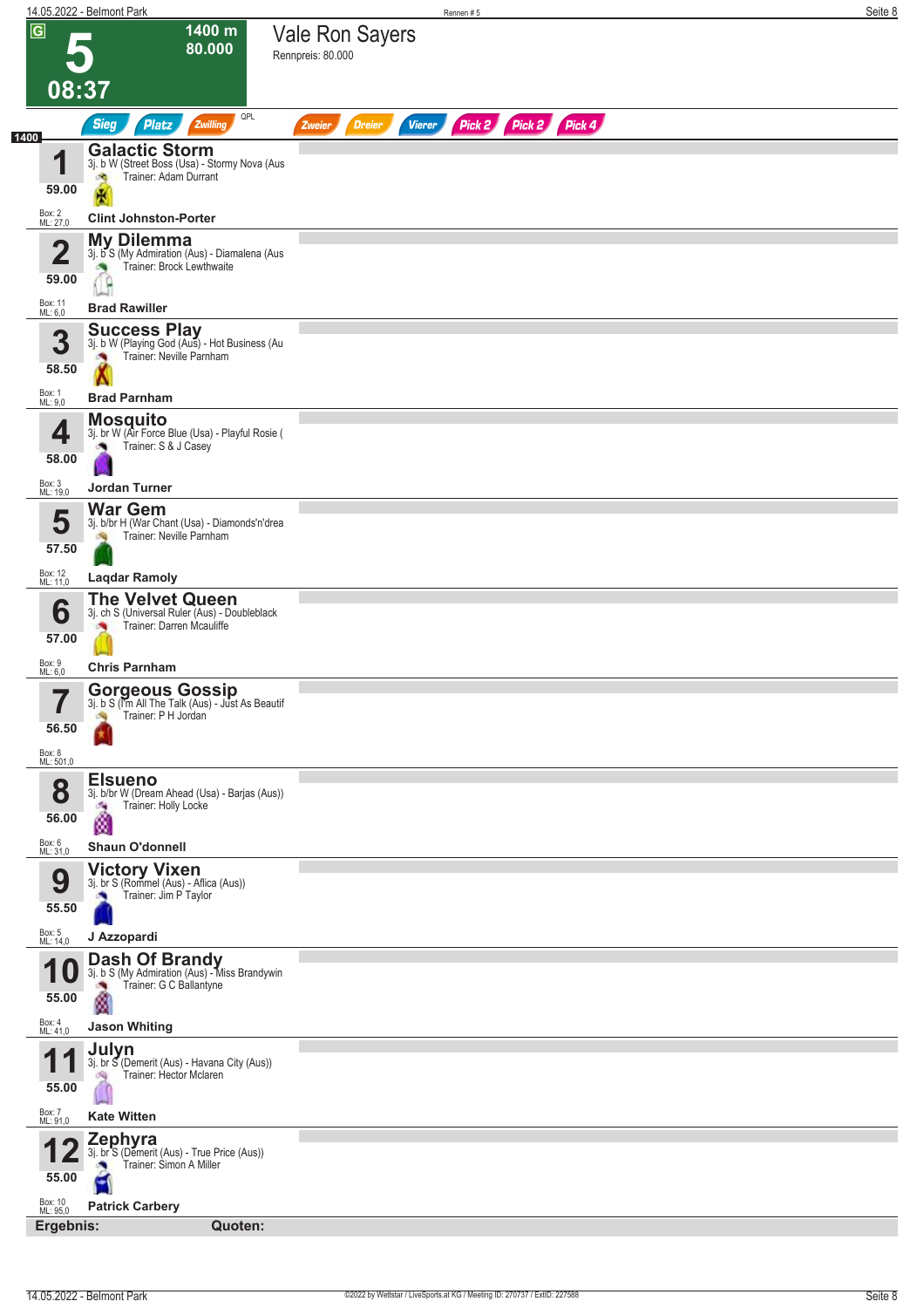|                                                         | 14.05.2022 - Belmont Park                                                                                                      | Rennen#6                                                         | Seite 9 |
|---------------------------------------------------------|--------------------------------------------------------------------------------------------------------------------------------|------------------------------------------------------------------|---------|
| $\overline{\mathsf{G}}$<br>09:10                        | $1000 \text{ m}$<br>60.000                                                                                                     | <b>Amelia Park</b><br>Rennpreis: 60.000                          |         |
|                                                         | QPL<br><b>Sieg</b><br>Zwilling<br><b>Platz</b>                                                                                 | Pick 2 Pick 2 Pick 4<br><b>Dreier</b><br><b>Vierer</b><br>Zweier |         |
| 1000<br>4<br>60.00<br>Box: 8<br>ML: 5,0                 | <b>Nowhiteflag</b><br>4j. gr W (Maschino (Aus) - Miss Razyana (Aus<br>Trainer: Todd Harvey<br>沟<br>ÓК<br><b>Shaun Mcgruddy</b> |                                                                  |         |
|                                                         |                                                                                                                                |                                                                  |         |
| $\overline{\mathbf{2}}$<br>59.00<br>Box: 11<br>ML: 31,0 | <b>Blazing Billy</b><br>5j. b/br W (Sessions (Aus) - Pearl Gem (Aus))<br>Trainer: A M King<br><b>Clint Johnston-Porter</b>     |                                                                  |         |
| 3<br>59.00                                              | <b>Go Forward</b><br>4j. br W (Written Tycoon (Aus) - Demasheen (<br>Trainer: C & M Gangemi<br>×,                              |                                                                  |         |
| Box: 12<br>ML: 36,0                                     | <b>Brad Parnham</b>                                                                                                            |                                                                  |         |
| 4<br>59.00<br>Box: 4                                    | <b>Silkinize</b><br>5j. b/br W (Patronize (Aus) - Sunsilkin (Aus))<br>Trainer: D R Harrison<br><b>CAN</b>                      |                                                                  |         |
| ML: 85,0                                                | <b>Kristy Bennett</b>                                                                                                          |                                                                  |         |
| 5<br>58.50                                              | Ay Tee Emm<br>6j. gr W (Dash For Cash (Aus) - City Magic (A<br>Trainer: Greg Cave                                              |                                                                  |         |
| Box: 10<br>ML: 21,0                                     | <b>Troy Turner</b>                                                                                                             |                                                                  |         |
| 6<br>58.00                                              | <b>Double Jeopardy</b><br>7j. b W (Exceed And Excel (Aus) - Nediym's G<br>Trainer: Tiarnna Robertson<br>Ø                      |                                                                  |         |
| Box: 6<br>ML: 31,0                                      | <b>Jett Stanley</b>                                                                                                            |                                                                  |         |
| <b>The State</b><br>I<br>57.50                          | <b>Premium Choice</b><br>4j. b W (I'm All The Talk (Aus) - Royal Anna (A<br>Trainer: T Triscari                                |                                                                  |         |
| Box: 2<br>ML: 6,0                                       | <b>Chris Parnham</b>                                                                                                           |                                                                  |         |
| 8<br>56.50                                              | <b>She's Enchanted</b><br>5j. br S (Planet Five (Usa) - Enchanted Life (A<br>Trainer: Brett Pope<br>d.                         |                                                                  |         |
| Box: 5<br>ML: 8,0                                       | <b>Lucy F Warwick</b>                                                                                                          |                                                                  |         |
| 9<br>55.50<br>Box: 1<br>ML: 18,0                        | <b>Galaxy Cat</b><br>3j. b S (Star Turn (Aus) - Onecatstoomany (Au<br>Trainer: D R Harrison<br>Q<br>J Azzopardi                |                                                                  |         |
|                                                         | Imprudent                                                                                                                      |                                                                  |         |
| 1<br>55.50                                              | 7j. b/br W (Oratorio (Aus) - Snuglet (Aus))<br>Trainer: B R Larsson                                                            |                                                                  |         |
| Box: 7<br>ML: 41,0                                      | <b>Keshaw Dhurun</b>                                                                                                           |                                                                  |         |
| 1<br>и<br>54.50                                         | <b>Madam Kisses</b><br>3j. b S (Rommel (Aus) - Lisetta (Aus))<br>Trainer: Bernie Miller<br>đ.                                  |                                                                  |         |
| Box: 3<br>ML: 85,0                                      | <b>Patrick Carbery</b>                                                                                                         |                                                                  |         |
| 54.00<br>Box: 9<br>ML: 41,0                             | See Ya Champ<br>5j. b S (Galah (Aus) - Point Of No Return (Aus<br>Trainer: G C Ballantyne<br>×<br>ø<br><b>Jason Whiting</b>    |                                                                  |         |
| Ergebnis:                                               | Quoten:                                                                                                                        |                                                                  |         |
|                                                         |                                                                                                                                |                                                                  |         |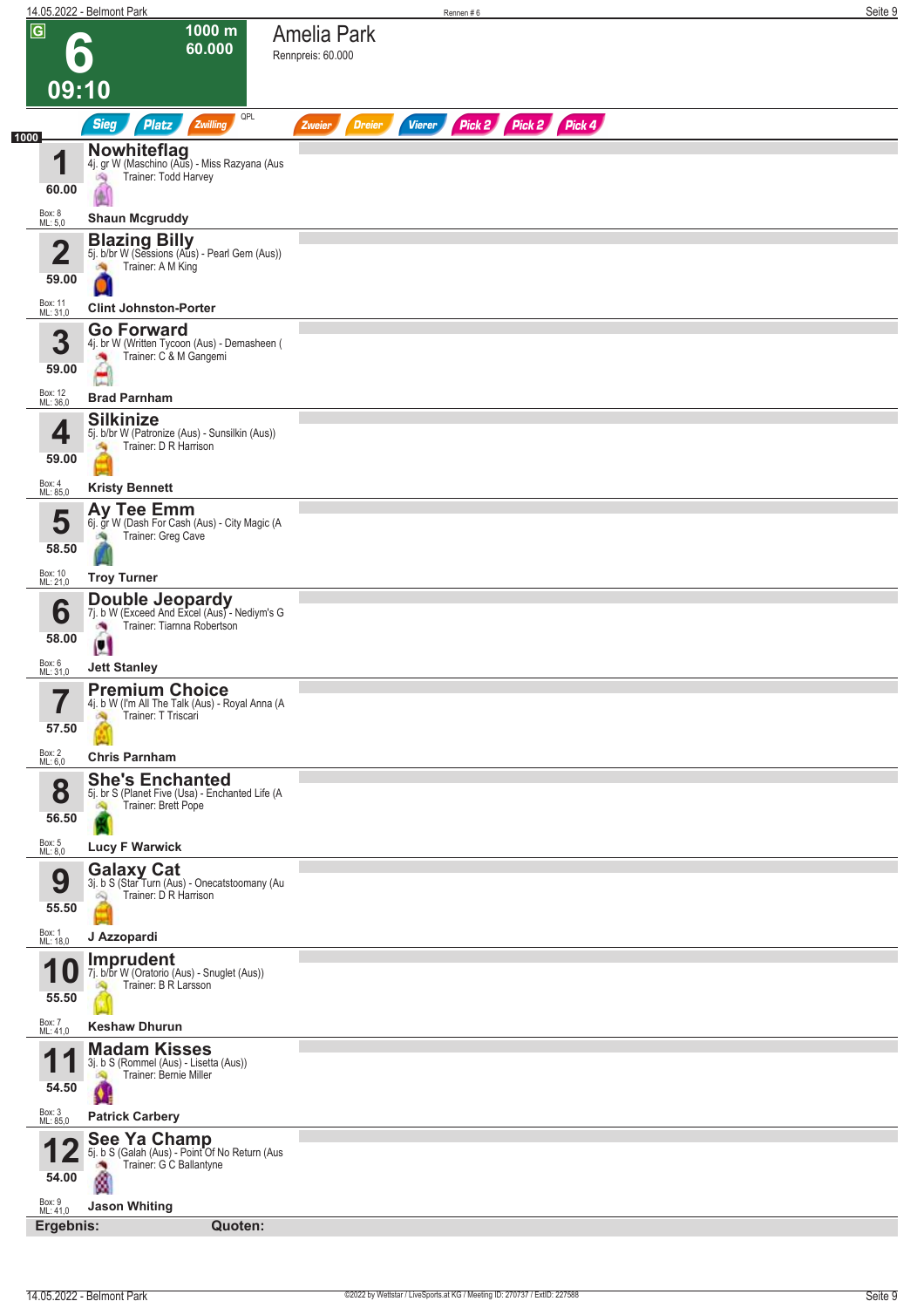|                                  | 14.05.2022 - Belmont Park                                                                                                                 | Rennen #7                                                               | Seite 10 |
|----------------------------------|-------------------------------------------------------------------------------------------------------------------------------------------|-------------------------------------------------------------------------|----------|
| $\overline{G}$                   | 1600 m<br>60.000<br>09:46                                                                                                                 | <b>Crown Perth</b><br>Rennpreis: 60.000                                 |          |
|                                  | QPL<br><b>Sieg</b><br><b>Platz</b><br>Zwilling                                                                                            | Pick 2 Pick 2 Pick 3 Pick 4<br><b>Dreier</b><br><b>Vierer</b><br>Zweier |          |
| 1600<br>4<br>60.00               | <b>Sluice Box</b><br>6j. b W (My Admiration (Aus) - Ready In Waitin<br>Trainer: Ashley Maley<br>۸                                         |                                                                         |          |
| Box: 2<br>ML: 26,0               | <b>Troy Turner</b>                                                                                                                        |                                                                         |          |
| $\overline{2}$<br>59.00          | <b>Ginger Green</b><br>4j. b W (Gingerbread Man (Aus) - Miss Marge<br>Trainer: Stephen Wolfe<br>淘                                         |                                                                         |          |
| Box: 1<br>ML: 5,0                | <b>Shaun Mcgruddy</b>                                                                                                                     |                                                                         |          |
| 3<br>59.00<br>Box: 6<br>ML: 41,0 | <b>Koranis</b><br>6j. b W (Pierro (Aus) - Danaupair Starlet (Aus))<br>Trainer: Michael Grantham<br>Q<br>$\bullet$<br><b>Laqdar Ramoly</b> |                                                                         |          |
|                                  | <b>Arno The Fox</b>                                                                                                                       |                                                                         |          |
| 4<br>58.50                       | 8j. b W (Chance In Time (Aus) - Eucla (Aus))<br>Trainer: Liz Strempel<br>Ø,                                                               |                                                                         |          |
| Box: 8<br>ML: 8,0                | <b>Victoria Corver</b>                                                                                                                    |                                                                         |          |
| 5<br>58.00                       | <b>Atlantis Beach</b><br>4j. ch W (Toorak Toff (Aus) - Vignor (Aus))<br>Trainer: Clifford Green<br>殉                                      |                                                                         |          |
| Box: 5<br>ML: 8,0                | <b>Shaun O'donnell</b>                                                                                                                    |                                                                         |          |
| 6<br>57.50                       | <b>Pambella</b><br>5j. br S (Playing God (Aus) - Parc D'amour (Au<br>Trainer: Neville Parnham                                             |                                                                         |          |
| Box: 11<br>ML: 9,0               | <b>Chris Parnham</b>                                                                                                                      |                                                                         |          |
| ب سا<br>57.50                    | <b>There's A Chance</b><br>6j. b W (Chance In Time (Aus) - Tarcoola Jew<br>Trainer: Nicholas Abrey<br>οŅ,<br>H                            |                                                                         |          |
| Box: 10<br>ML: 18,0              | <b>Holly Watson</b>                                                                                                                       |                                                                         |          |
| 8<br>57.00                       | <b>Albukhturi</b><br>4j. b/br W (Iffraaj (Gb) - Our Essence (Nz))<br>Trainer: C & M Gangemi<br>×,                                         |                                                                         |          |
| Box: 7<br>ML: 4,0                | <b>B</b> Louis                                                                                                                            |                                                                         |          |
| 9<br>57.00                       | <b>Dark Lass</b><br>4j. b S (Redoute's Choice (Aus) - Dark Miss (A<br>Trainer: Michael Grantham<br>海<br>Ń                                 |                                                                         |          |
| Box: 4<br>ML: 14,0               | <b>Patrick Carbery</b>                                                                                                                    |                                                                         |          |
| я<br>57.00                       | <b>Dash Doll</b><br>5j. b S (So Secret (Aus) - Princess Neillena (A<br>Trainer: Robert Witten                                             |                                                                         |          |
| Box: 15<br>ML: 21,0              | <b>Kate Witten</b>                                                                                                                        |                                                                         |          |
| И.<br>57.00                      | <b>Mojo Rhythm</b><br>3j. br W (Playing God (Aus) - Saddle Me Up (A<br>Trainer: Kieran Mcdonagh<br>X                                      |                                                                         |          |
| Box: 14<br>ML: 18,0              | J Azzopardi                                                                                                                               |                                                                         |          |
| 56.50                            | <b>Baby Blues</b><br>5j. b/br S (City Place (Usa) - Ruby Blue Eyes (<br>Trainer: D R Harrison<br>59                                       |                                                                         |          |
| Box: 9<br>ML: 61,0               | <b>Brad Parnham</b>                                                                                                                       |                                                                         |          |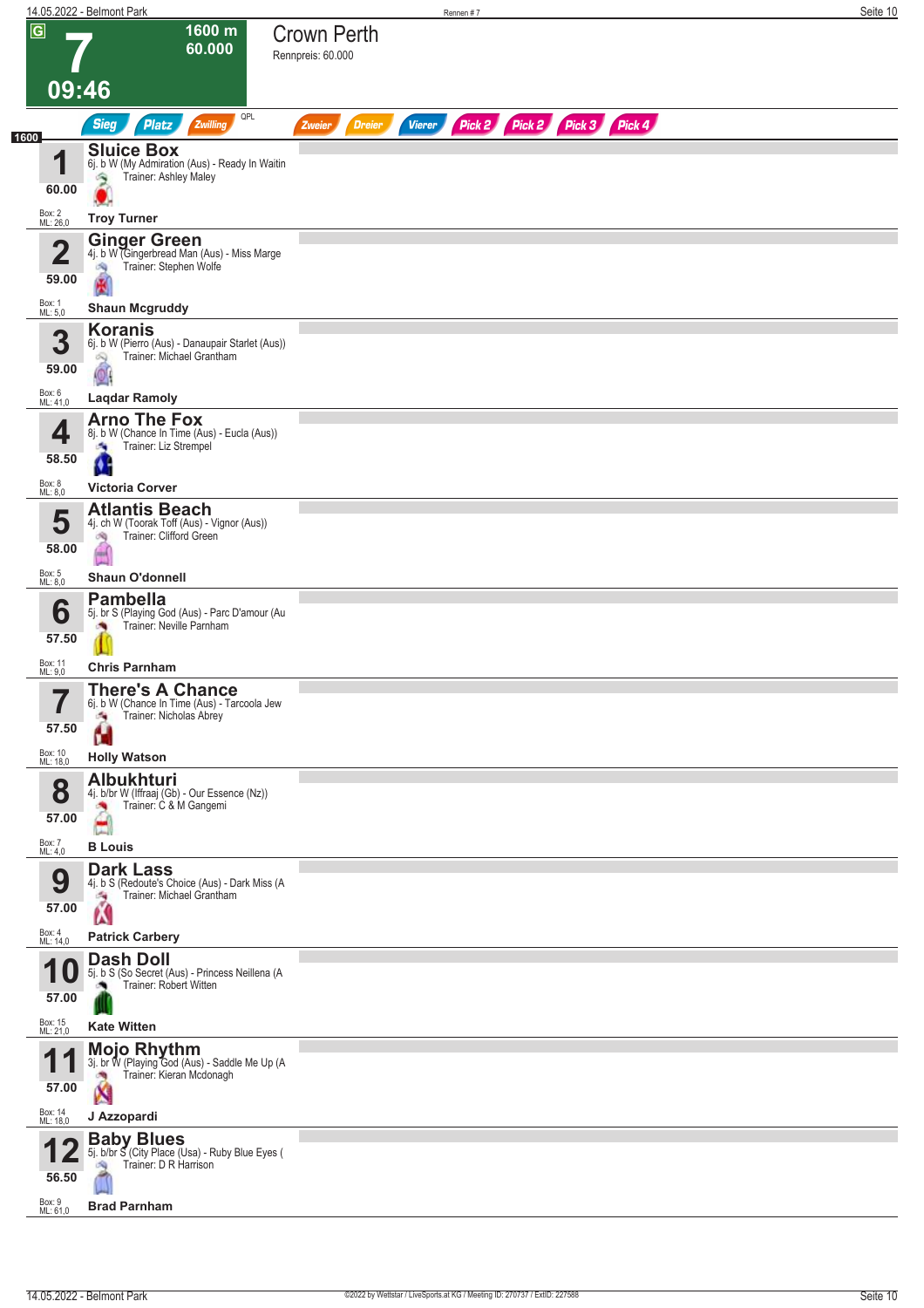| 14.05.2022 - Belmont Park                                                                                                              | Rennen#7                                                                | Seite 11 |
|----------------------------------------------------------------------------------------------------------------------------------------|-------------------------------------------------------------------------|----------|
| $\overline{G}$<br>1600 m<br>60.000                                                                                                     | <b>Crown Perth</b><br>Rennpreis: 60.000                                 |          |
| 09:46                                                                                                                                  |                                                                         |          |
| QPL<br><b>Sieg</b><br>Zwilling<br>Platz                                                                                                | Pick 2 Pick 2 Pick 3 Pick 4<br><b>Dreier</b><br><b>Vierer</b><br>Zweier |          |
| <b>True Moon</b><br>4j. ch W (Iffraaj (Gb) - Moonbound (Aus))<br>Trainer: S & J Casey<br>56.50<br>Box: 13<br>ML: 21,0<br>Jordan Turner |                                                                         |          |
|                                                                                                                                        |                                                                         |          |
| <b>Canny Jack</b><br>3j. b W (Galah (Aus) - Belle La Vie (Aus))<br>Trainer: Ashlea Stelmach<br>55.00                                   |                                                                         |          |
| Box: 3<br>ML: 41,0<br><b>Clint Johnston-Porter</b>                                                                                     |                                                                         |          |
| Hip Wiggle<br>5j. b S (Universal Ruler (Aus) - Bellydance (Au<br>15<br>Trainer: Clifford Green<br>55.00                                |                                                                         |          |
| Box: 12<br>ML: 41,0<br><b>Christopher Nicoll</b>                                                                                       |                                                                         |          |
| Ergebnis:<br>Quoten:                                                                                                                   |                                                                         |          |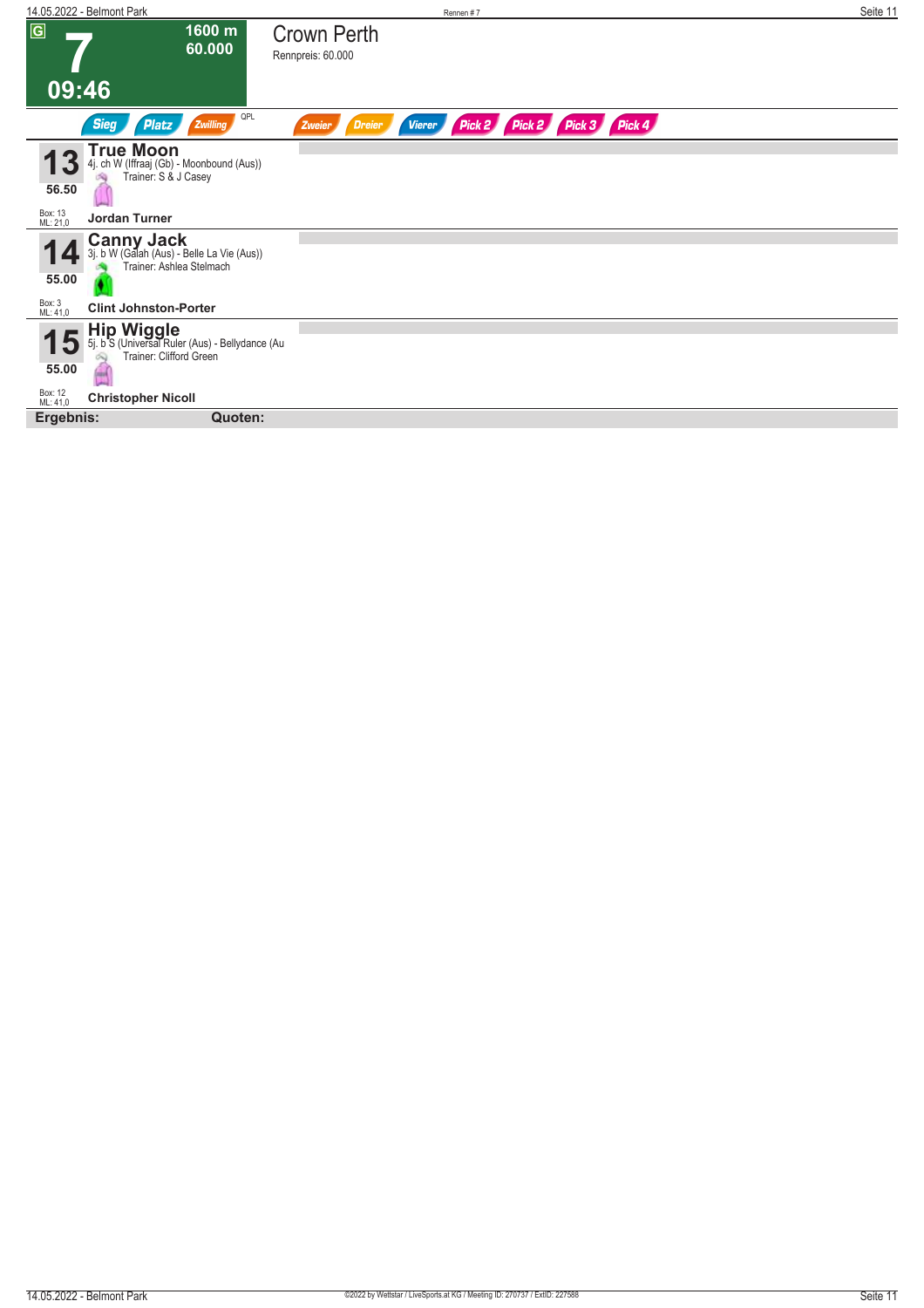|                                                           | 14.05.2022 - Belmont Park                                                                                                   | Rennen#8                                                                | Seite 12 |
|-----------------------------------------------------------|-----------------------------------------------------------------------------------------------------------------------------|-------------------------------------------------------------------------|----------|
| $\overline{G}$                                            | 1200 m<br>200.000                                                                                                           | Pkf - Roma Cup<br>Rennpreis: 200.000                                    |          |
|                                                           | 10:20                                                                                                                       |                                                                         |          |
|                                                           | QPL<br>Zwilling<br><b>Sieg</b><br><b>Platz</b>                                                                              | Pick 2 Pick 2 Pick 3 Pick 4<br><b>Dreier</b><br><b>Vierer</b><br>Zweier |          |
| 1200<br>И<br>58.50                                        | <b>Valour Road</b><br>6j. ch W (Frost Giant (Usa) - Melba Avenue (A<br>Trainer: Simon A Miller                              |                                                                         |          |
| Box: 8<br>ML: 14,0                                        | <b>Jason Whiting</b>                                                                                                        |                                                                         |          |
| 2<br>58.50                                                | <b>Elite Street</b><br>5j. ch W (Street Boss (Usa) - Elite Ateates (Au<br>Trainer: D Morton                                 |                                                                         |          |
| Box: 5<br>ML: 31,0                                        | <b>Brad Rawiller</b>                                                                                                        |                                                                         |          |
| 3<br>58.50                                                | <b>Massimo</b><br>5j. b/br W (Sessions (Aus) - Highest (Aus))<br>Trainer: C & M Gangemi                                     |                                                                         |          |
| Box: 16<br>ML: 18,0                                       | <b>Clint Johnston-Porter</b>                                                                                                |                                                                         |          |
| 4<br>58.50                                                | <b>Red Can Man</b><br>5j. ch W (Gingerbread Man (Aus) - Brocky's A<br>Trainer: Stephen Wolfe<br>6Ñ)                         |                                                                         |          |
| Box: 1<br>ML: 6,0                                         | <b>Shaun Mcgruddy</b>                                                                                                       |                                                                         |          |
| 5<br>58.50                                                | Laverrod<br>5j. b W (Toronado (Ire) - Demasheen (Aus))<br>Trainer: S & J Casey                                              |                                                                         |          |
| Box: 10<br>ML: 21,0                                       | <b>Jordan Turner</b>                                                                                                        |                                                                         |          |
| 6<br>58.50<br>Box: 7                                      | <b>Indian Pacific</b><br>5j. b W (Zoustar (Aus) - Rosarino (Aus))<br>Trainer: Neville Parnham<br>J Azzopardi                |                                                                         |          |
| ML: 18,0<br>$\rightarrow$<br>58.50<br>Box: 15<br>ML: 91,0 | Carocapo<br>8j. b W (Husson (Arg) - Smytzer's Rose (Aus))<br>Trainer: Jim P Taylor<br>×<br>$\mathfrak{g}$<br><b>K</b> Yuill |                                                                         |          |
|                                                           | <b>Cup Night</b>                                                                                                            |                                                                         |          |
| 8<br>58.50<br>Box: 9                                      | 6j. ch W (Maschino (Aus) - Walk In Beauty (Au<br>Trainer: Bernie Miller<br><b>Patrick Carbery</b>                           |                                                                         |          |
| ML: 18,0                                                  | <b>Samizdat</b>                                                                                                             |                                                                         |          |
| 9<br>58.50<br>Box: 11<br>ML: 31,0                         | 6j. ch W (Not A Single Doubt (Aus) - Sambar (<br>Trainer: C & M Gangemi<br><b>Jarrad Noske</b>                              |                                                                         |          |
| ρ<br>U                                                    | <b>Free Trade</b><br>7j. b W (Trade Fair (Gb) - Lady Xena (Aus))<br>Trainer: M L Lane                                       |                                                                         |          |
| 58.50<br>Box: 6<br>ML: 61,0                               | <b>Chris Parnham</b>                                                                                                        |                                                                         |          |
| 1<br>58.50<br>Box: 13<br>ML: 21,0                         | <b>Comfort Me</b><br>5j. br W (Playing God (Aus) - Southern Comfor<br>Trainer: Rhys Radford<br><b>Troy Turner</b>           |                                                                         |          |
|                                                           | <b>Nerodio</b>                                                                                                              |                                                                         |          |
| Z.<br>58.50                                               | 6j. br W (Playing God (Aus) - Black Carat (Aus<br>Trainer: S Bakranich<br>Ш                                                 |                                                                         |          |
| Box: 4<br>ML: 31,0                                        | <b>Laqdar Ramoly</b>                                                                                                        |                                                                         |          |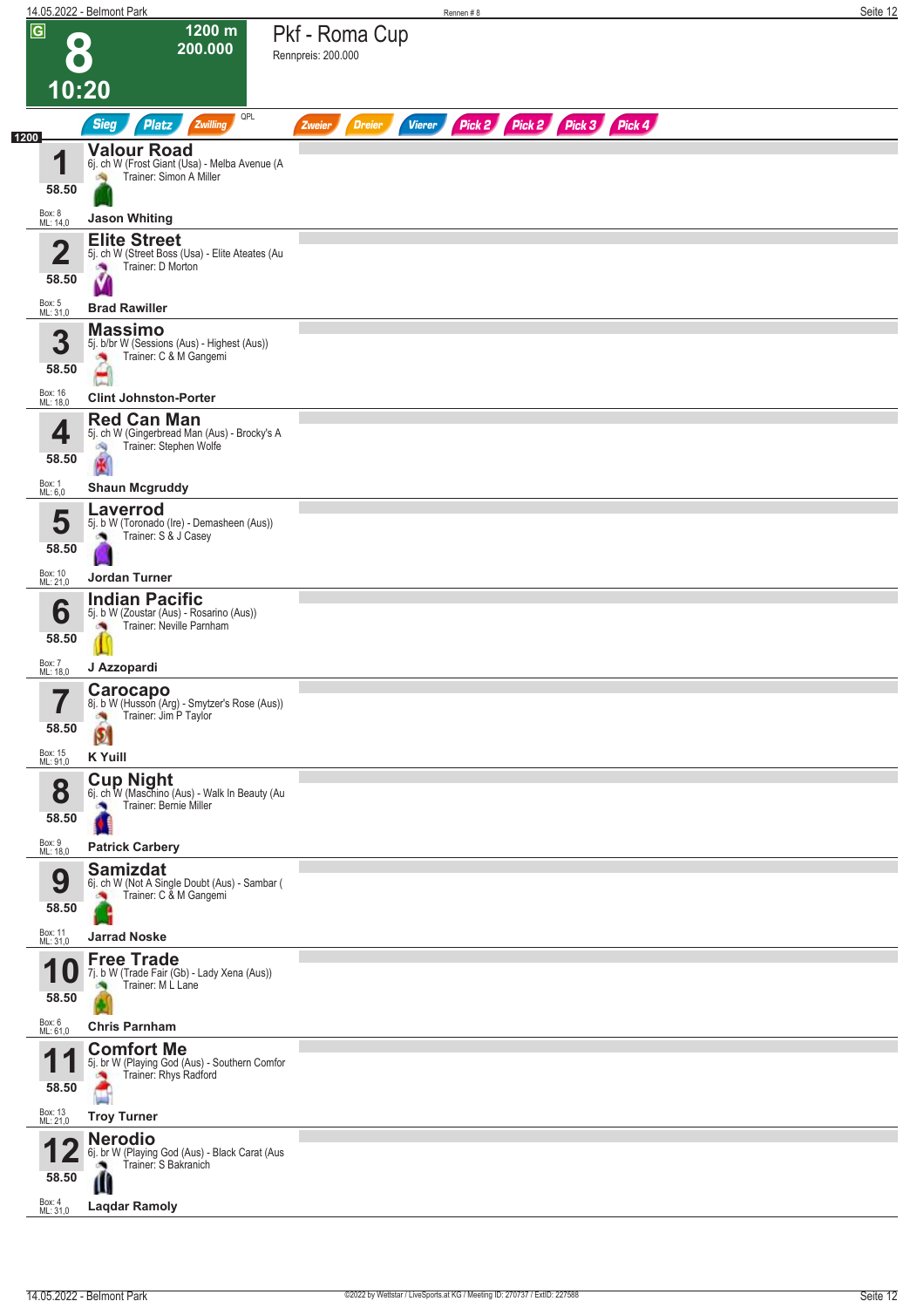| 14.05.2022 - Belmont Park                                                                                    | Rennen #8                                                                  | Seite 13 |
|--------------------------------------------------------------------------------------------------------------|----------------------------------------------------------------------------|----------|
| $\overline{G}$<br>1200 m<br>$\bullet$<br>200.000                                                             | Pkf - Roma Cup<br>Rennpreis: 200.000                                       |          |
| 10:20                                                                                                        |                                                                            |          |
| QPL<br><b>Sieg</b><br>Platz<br>Zwilling                                                                      | Pick 2 Pick 3 Pick 4<br>Pick 2<br>Zweier<br><b>Dreier</b><br><b>Vierer</b> |          |
| <b>Notorious One</b><br>3<br>6j. b W (Animal Kingdom (Usa) - Feather Dust<br>Trainer: C & M Gangemi<br>58.50 |                                                                            |          |
| Box: 12<br>ML: 85,0<br><b>Shaun O'donnell</b>                                                                |                                                                            |          |
| <b>Kaptain Kaos</b><br>4j. b W (Demerit (Aus) - Velvet Strike (Aus))<br>Trainer: Michael Grantham<br>58.50   |                                                                            |          |
| Box: 14<br>ML: 31,0<br><b>Lucy F Warwick</b>                                                                 |                                                                            |          |
| <b>Flirtini</b><br>6j. b S (Artie Schiller (Usa) - Ajaweed (Aus))<br>Đ<br>Trainer: Simon A Miller<br>56.50   |                                                                            |          |
| Box: 2<br>ML: 18,0<br><b>Holly Watson</b>                                                                    |                                                                            |          |
| <b>Amasenus</b><br>5j. ch S (Time For War (Aus) - Kelendria (Aus)<br>10<br>Trainer: Simon A Miller<br>56.50  |                                                                            |          |
| Box: 3<br>ML: 11,0<br><b>Brad Parnham</b>                                                                    |                                                                            |          |
| Quoten:<br>Ergebnis:                                                                                         |                                                                            |          |
|                                                                                                              |                                                                            |          |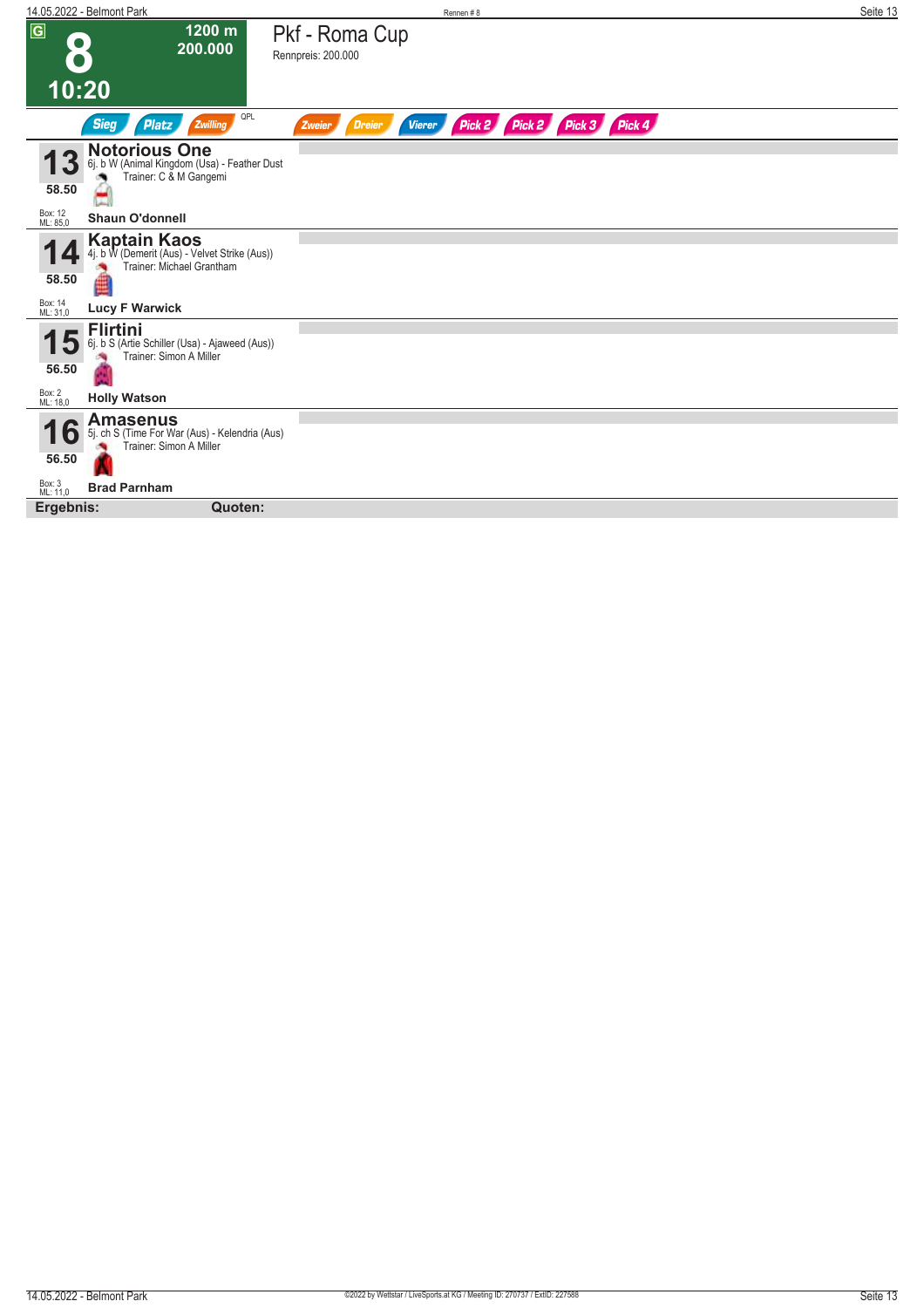|                                             | 14.05.2022 - Belmont Park                     |                                                                                                     |                         | Rennen#9                       |  | Seite 14 |
|---------------------------------------------|-----------------------------------------------|-----------------------------------------------------------------------------------------------------|-------------------------|--------------------------------|--|----------|
| $\overline{G}$<br>1200 m<br>80.000<br>10:55 |                                               | <b>Rock Magic</b><br>Rennpreis: 80.000                                                              |                         |                                |  |          |
|                                             | <b>Sieg</b><br><b>Platz</b>                   | QPL<br>Zwilling                                                                                     | <b>Dreier</b><br>Zweier | Pick 2 Pick 3 Pick 4<br>Vierer |  |          |
| 1200                                        | Puli                                          |                                                                                                     |                         |                                |  |          |
| И                                           | dQ.                                           | 5j. b W (Dick Turpin (Ire) - Blazing Red Jules (<br>Trainer: Darren Taylor                          |                         |                                |  |          |
|                                             | €<br>60.50                                    |                                                                                                     |                         |                                |  |          |
| Box: 5<br>ML: 11,0                          | <b>Shaun O'donnell</b>                        |                                                                                                     |                         |                                |  |          |
|                                             | <b>Secret Plan</b><br>$\overline{\mathbf{2}}$ | 4j. b W (I Am Invincible (Aus) - Highly Secret (                                                    |                         |                                |  |          |
|                                             | 海<br>Ń<br>60.00                               | Trainer: Adam Durrant                                                                               |                         |                                |  |          |
| Box: 12<br>ML: 26,0                         | <b>Holly Watson</b>                           |                                                                                                     |                         |                                |  |          |
|                                             | 3                                             | <b>Position Of Power</b>                                                                            |                         |                                |  |          |
|                                             |                                               | 6j. b W (Scandal Keeper (Usa) - Danecay (Aus<br>Trainer: D R Harrison                               |                         |                                |  |          |
|                                             | 58.50                                         |                                                                                                     |                         |                                |  |          |
| Box: 6<br>ML: 11,0                          | <b>Kristy Bennett</b>                         |                                                                                                     |                         |                                |  |          |
|                                             | 4<br><b>CO</b>                                | <b>Timely Outburst</b><br>4j. br/bl S (Sessions (Aus) - Carryon Regardle<br>Trainer: Stephen Miller |                         |                                |  |          |
|                                             | 58.50<br>U                                    |                                                                                                     |                         |                                |  |          |
| Box: 13<br>ML: 48,0                         | <b>B</b> Louis                                |                                                                                                     |                         |                                |  |          |
|                                             | Charge<br>5                                   | 6j. b W (Zoustar (Aus) - Queen Of The Falls (A                                                      |                         |                                |  |          |
|                                             | 58.00                                         | Trainer: C & M Gangemi                                                                              |                         |                                |  |          |
| Box: 8<br>ML: 61,0                          | <b>Brad Rawiller</b>                          |                                                                                                     |                         |                                |  |          |
|                                             | <b>Cross Statement</b><br>6                   | 4j. b W (Press Statement (Aus) - Spurcross (A                                                       |                         |                                |  |          |
|                                             | 57.00                                         | Trainer: Jim P Taylor                                                                               |                         |                                |  |          |
| Box: 9<br>ML: 75,0                          | <b>Laqdar Ramoly</b>                          |                                                                                                     |                         |                                |  |          |
|                                             | <b>Mercanto</b>                               |                                                                                                     |                         |                                |  |          |
|                                             |                                               | 4j. ch W (Per Incanto (Usa) - Medrano (Aus))<br>Trainer: C & M Gangemi                              |                         |                                |  |          |
|                                             | 57.00                                         |                                                                                                     |                         |                                |  |          |
| Box: 2<br>ML: 14,0                          | <b>Brad Parnham</b>                           |                                                                                                     |                         |                                |  |          |
|                                             | <b>Featherweight</b><br>8                     | 3j. b W (Snippetson (Aus) - Prime Knockout (A                                                       |                         |                                |  |          |
|                                             | Trainer: D Morton<br>Q<br>56.00<br>∭          |                                                                                                     |                         |                                |  |          |
| Box: 4<br>ML: 21,0                          | <b>Chris Parnham</b>                          |                                                                                                     |                         |                                |  |          |
|                                             | <b>Solid Azza</b><br>9                        | 6j. ch S (Patronize (Aus) - Rock Revival (Aus))                                                     |                         |                                |  |          |
|                                             | - 1<br>55.50                                  | Trainer: D R Harrison                                                                               |                         |                                |  |          |
| Box: 1<br>ML: 21,0                          | J Azzopardi                                   |                                                                                                     |                         |                                |  |          |
|                                             | <b>Gunmetal Grey</b><br>IU.                   | 4j. gr S (Bradbury's Luck (Aus) - Metallic Stor                                                     |                         |                                |  |          |
|                                             | ு<br>55.00                                    | Trainer: R W Price                                                                                  |                         |                                |  |          |
| Box: 7<br>ML: 19,0                          | <b>Clint Johnston-Porter</b>                  |                                                                                                     |                         |                                |  |          |
|                                             |                                               | <b>Guns Of Navarone</b>                                                                             |                         |                                |  |          |
|                                             | ۰                                             | 8j. b W (War Chant (Usa) - Terevega (Aus))<br>Trainer: Neville Parnham                              |                         |                                |  |          |
|                                             | 55.00                                         |                                                                                                     |                         |                                |  |          |
| Box: 3<br>ML: 41,0                          | <b>Keshaw Dhurun</b><br><b>He's Gold</b>      |                                                                                                     |                         |                                |  |          |
|                                             | o.<br>55.00<br>V                              | 3j. ch W (Rogano (Aus) - Rue De Marengo (Au<br>Trainer: Ted Martinovich                             |                         |                                |  |          |
| Box: 10<br>ML: 31,0                         | <b>Patrick Carbery</b>                        |                                                                                                     |                         |                                |  |          |